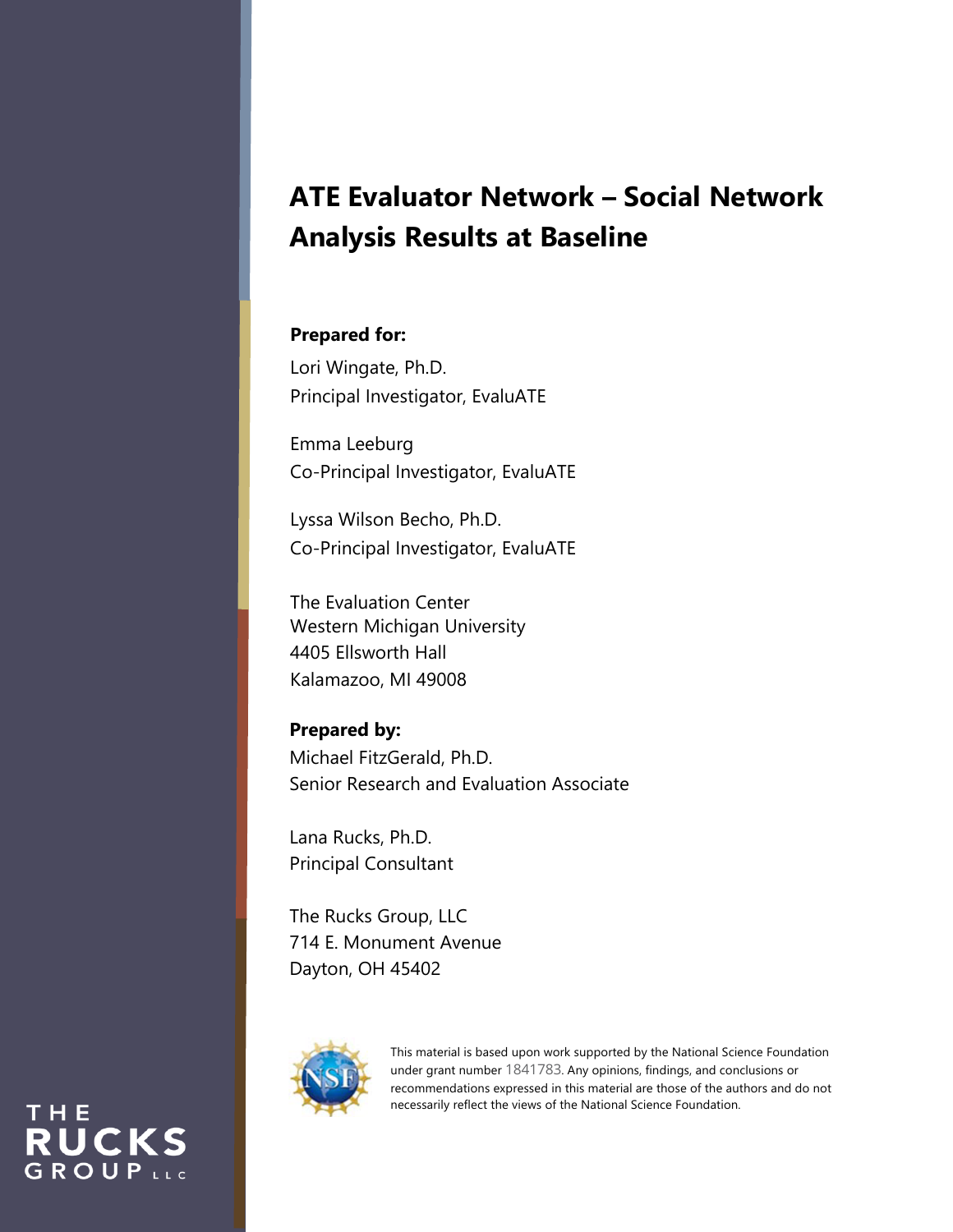## **Table of Contents**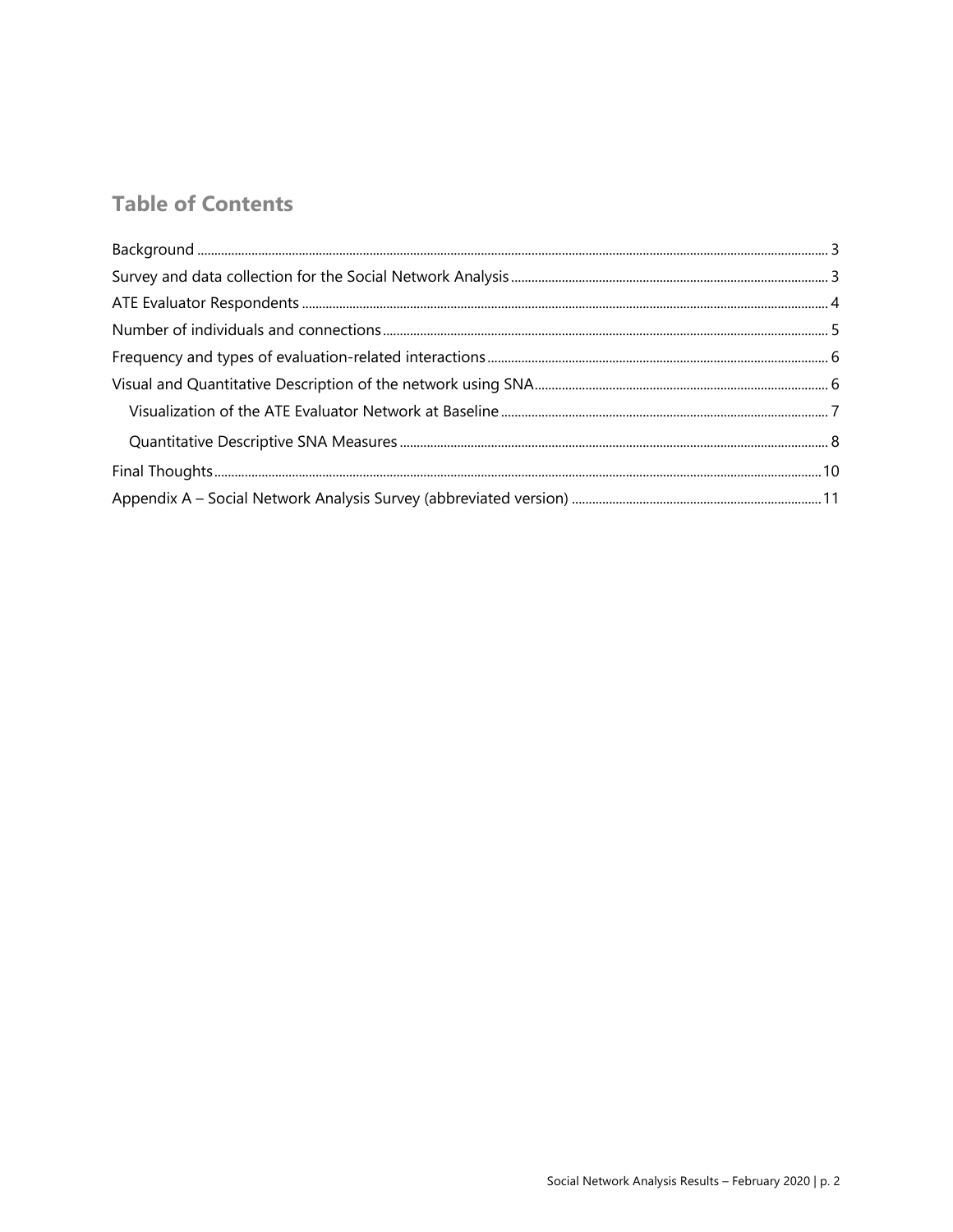## **Background**

EvaluATE is the evaluation hub for the National Science Foundation's (NSF) Advanced Technological Education (ATE) program and is located within The Evaluation Center at Western Michigan University (WMU). EvaluATE aims to develop the evaluation capacity of more than 300 ATE projects and centers, which involve more than 400 principal investigators (PIs) and co-PIs; over 200 evaluators; and numerous staff, grant professionals, program officers, and others who develop, administer, assess, and oversee ATEfunded work. EvaluATE received funding from the NSF, which will fund its efforts from January 2019 through December 2024 through. This grant is supporting a major expansion of EvaluATE's work to include four distinct but interrelated streams of activity: research on evaluation, training, facilitation of an ATE evaluation network, and the annual survey of ATE grantees. This project's goals are to:

- 1) Expand the evidence base for effective STEM education evaluation practices.
- 2) Enhance ATE evaluators' evaluation knowledge and skills.
- 3) Enhance the ability of ATE project personnel to use valuation effectively.
- 4) Increase professional exchange among ATE evaluators.
- 5) Produce timely and informative reports about the status and productivity of the ATE program for use by multiple stakeholders and diverse audiences

EvaluATE's efforts to increase the professional exchanges among ATE evaluators (i.e., goal 4) include providing opportunities for ATE evaluators to meet each other through organized events such as the ATE evaluation reception at the annual ATE PI conference and by providing a means for connecting and communicating with other ATE evaluators through the development and promotion of a dedicated Slack channel.

The Rucks Group, the external evaluator for the project, has been working with EvaluATE to develop a strategy for exploring the network of connections among ATE evaluators and assessing changes in the network over time using social network analysis (SNA) methodology. This report provides initial information about the current network in terms of the number of connections among ATE evaluators, how frequently ATE evaluators connected with each other on evaluation-related matters, and what types of interactions they had. This information will serve as a baseline for evaluating potential changes in the network in response to EvaluATE's efforts to increase professional exchanges among ATE evaluators.

### **Survey and Data Collection for the Social Network Analysis**

A set of questions to capture the information needed for the SNA was added to EvaluATE's spring 2019 survey of ATE evaluators. The questions were designed to determine the number of connections among ATE evaluators as well as the characteristics of those connections in terms of interaction frequency and types. Survey respondents were first presented with seven sequential alphabetized lists of 20 to 30 ATE evaluators – for a total of 145 listed ATE evaluators – and asked to select each ATE evaluator with whom they had at least one evaluation-related interaction with in the past 12 months. Examples of evaluation interactions included the following: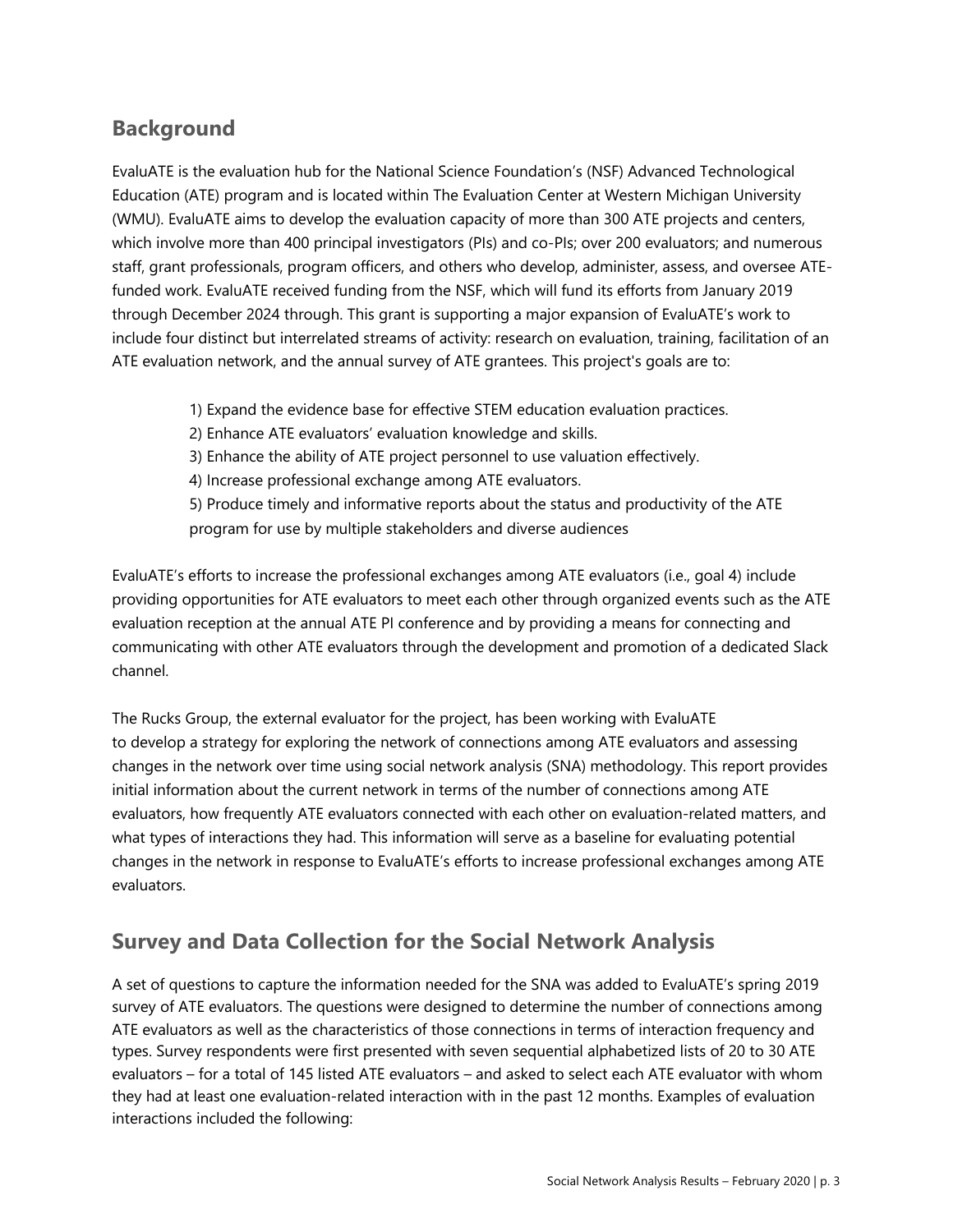- Providing evaluation guidance, resources, or information.
- Receiving evaluation guidance, resources, or information.
- Working together on an evaluation.
- Collaborating on educational or outreach activities (e.g., article, presentation, committee).

Informal types of interactions, such as conversations at conferences, are certainly important for initiating and sustaining connections. But people's attempts to recall connections based solely on a casual conversation or two would be both burdensome and susceptible to recall error. Consequently, respondents were deliberately directed to consider only those connections that included more substantive types of evaluation-related interactions.

After identifying each of their ATE evaluator connections, respondents were then asked to indicate how often they had interacted with that individual on evaluation-related matters (i.e., 1-2 times, 3-10, or more than 10) and then finally asked to select or identify the types of interactions they had. While respondents were provided with the four types of interactions as previously described (e.g., providing evaluation guidance, resources, or information, etc.), they also had the option to select "Other" and to describe the type of interaction. An abbreviated copy of the SNA survey items is provided in Appendix A.

#### **ATE Evaluator Respondents**



A total of 61 of the 147 (42%) ATE evaluators responded to the SNA portion of the 2019 ATE evaluator survey. Their demographics are described below.

**Figure 1.** Distribution of ATE evaluator respondents by gender. (n=61)

| <b>Employment</b>                        |     | <b>Educational background</b> |     |
|------------------------------------------|-----|-------------------------------|-----|
| Independent consulting practice          | 39% | Doctoral degree               | 55% |
| Consulting, research, or evaluation firm | 33% | Master's degree               | 38% |
| Higher education                         | 18% | Bachelor's degree             | 5%  |
| EvaluATE staff                           | 8%  | Graduate coursework           | 2%  |
| Other                                    | 2%  |                               |     |

**Table 2.** Distribution of ATE evaluator respondents by employment. (n=61)

| <b>Ethnicity</b>                         |     |
|------------------------------------------|-----|
| White/Eastern European                   | 83% |
| Black/African American/African/Caribbean | 9%  |
| Asian/East Asian/Indian                  | 6%  |
| Other                                    | 2%  |

**Table 1.** Distribution of ATE evaluator respondents by ethnicity. (n=59)

| <b>Employment</b>         |     | <b>Educational background</b> |     |
|---------------------------|-----|-------------------------------|-----|
| onsulting practice        | 39% | Doctoral degree               | 55% |
| earch, or evaluation firm | 33% | Master's degree               | 38% |
| on                        | 18% | Bachelor's degree             | 5%  |
|                           | 8%  | Graduate coursework           | 2%  |

**Table 3.** Distribution of ATE evaluator respondents by educational background. (n=60)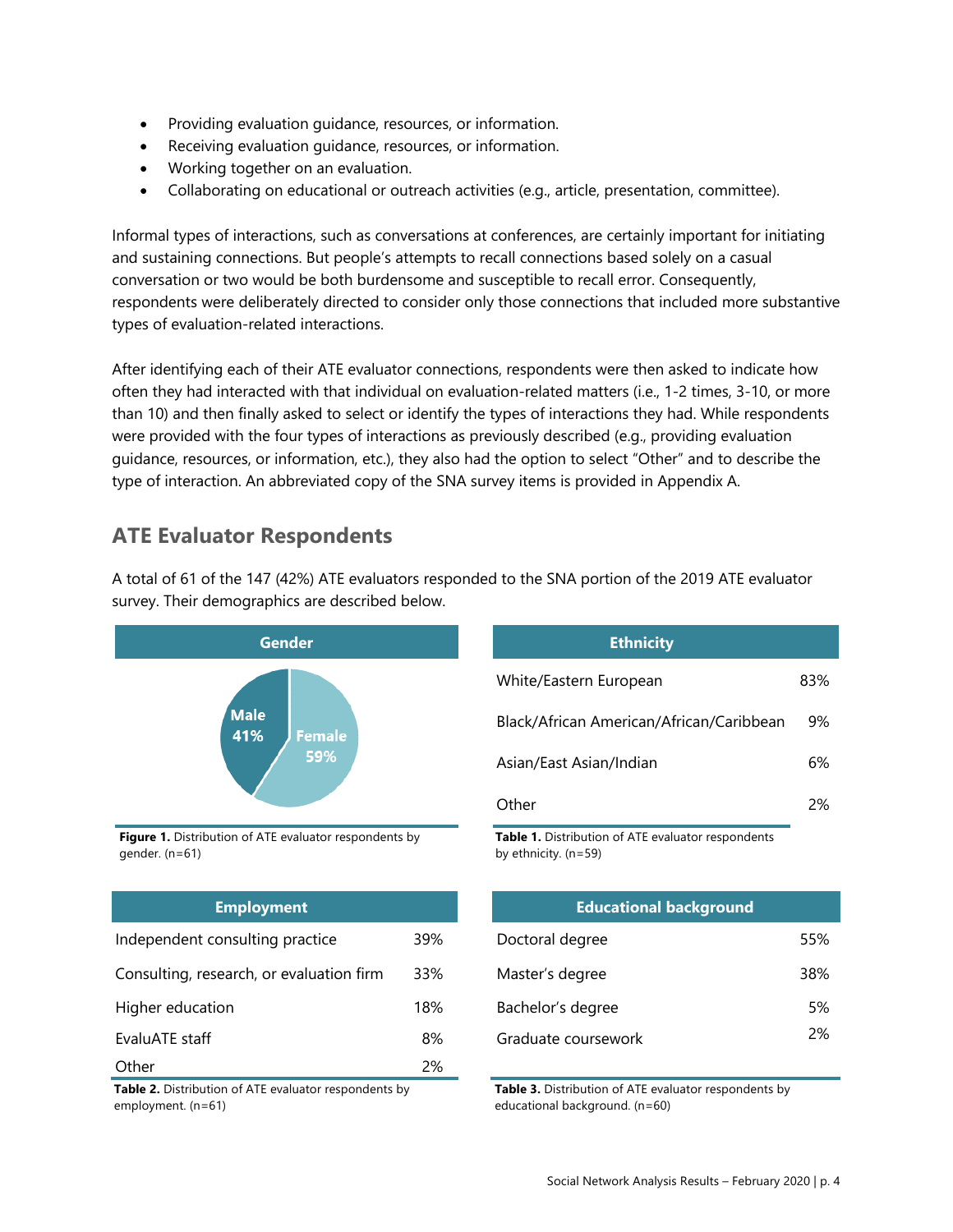| <b>Years of evaluation experience</b> |               |  |  |  |
|---------------------------------------|---------------|--|--|--|
| Median                                | 14 years      |  |  |  |
| Mean                                  | 13 years      |  |  |  |
| Standard dev.                         | 9.1 years     |  |  |  |
| Range                                 | 1 to 35 years |  |  |  |

- **62%** of ATE evaluator respondents are working on 1 or 2 ATE projects.
- **23%** are working on 3 or 4 ATE projects.
- **15%** are working on 5 or more ATE projects.

**Table 4.** Years of evaluation experience. (n=61)

### **Number of Individuals and Connections in the Network**

A total of **115 evaluators** are represented in the ATE Evaluator Network at baseline. These include the following:

- **61** ATE evaluators who completed the items on the ATE evaluator survey
- **35** ATE evaluators who were selected as a connection but did not complete the survey themselves
- **19** Additional individuals who were not listed as an ATE evaluator.

Among the 61 ATE evaluators who completed the items, there were a total of **422 connections** reported for an **average of 6.9 connections** per evaluator.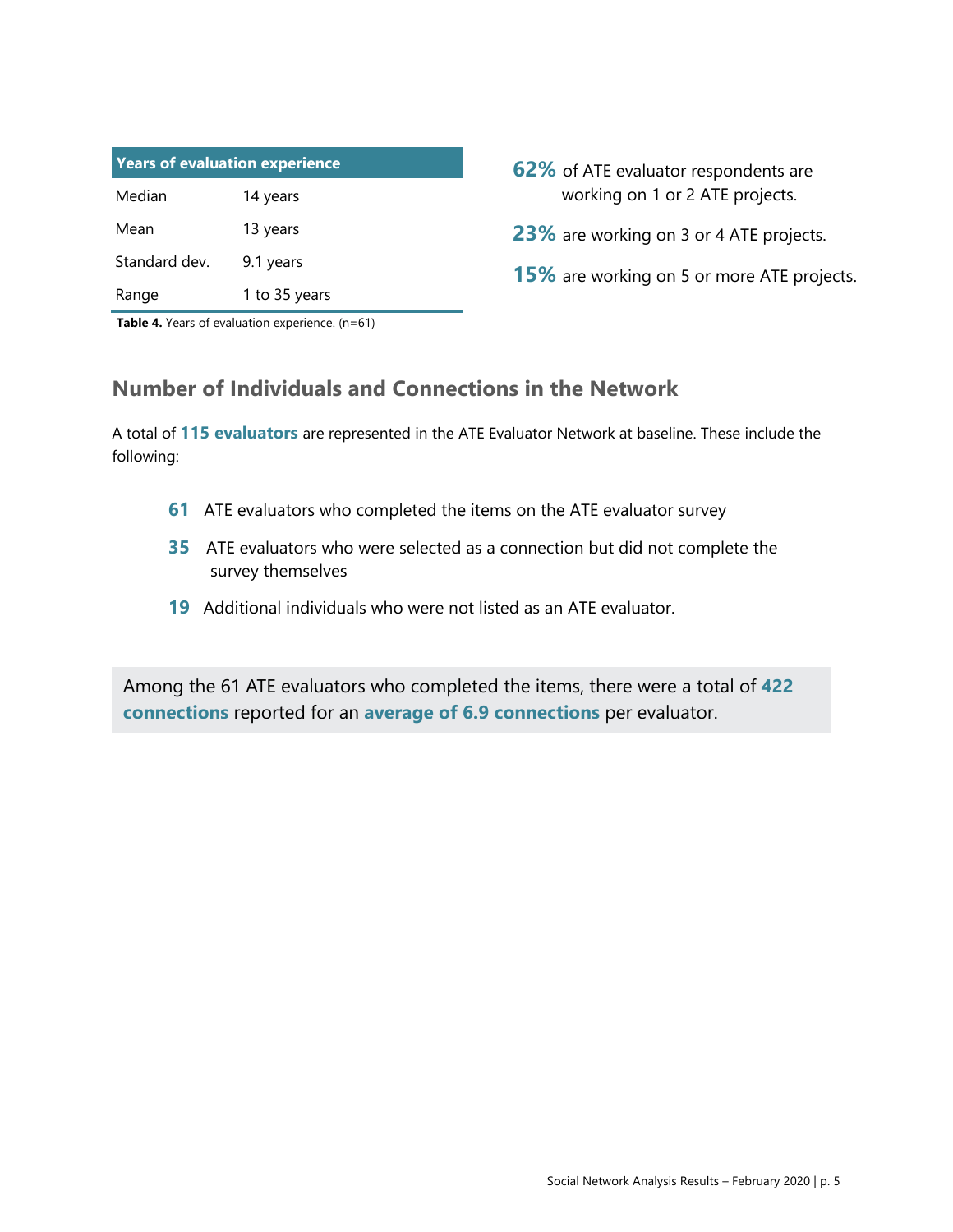## **Frequency and Types of Evaluation-related Interactions**

**More than half of the connections among evaluators involved one or two interactions in the past year**



| information       | PROVIDED quidance, resources, or                                                         | 36% |
|-------------------|------------------------------------------------------------------------------------------|-----|
| outreach activity | Collaborated on an educational or                                                        | 28% |
|                   | Worked together on an evaluation                                                         | 29% |
|                   | Other (e.g., provided a referral, received a<br>referral, worked together on a proposal) | 10% |

**Types of interactions**

RECEIVED guidance, resources, or

**Figure 2.** Distribution of the number of interactions for each connection over the prior year. (n=422)

**Table 5.** Distribution of the types of interactions for each connection over the prior year. (n=422)

information distribution and the sources, or the theorem and the 48%

The 2019 ATE evaluator survey also included a question to determine if any of the respondents' reported connections had been first made at the reception hosted by EvaluATE at the 2018 ATE PI Conference.

**Fourteen new connections** were made among the 17 survey respondents who had attended EvaluATE's reception at the 2018 ATE PI conference.

### **Visual and Quantitative Description of the Network using SNA**

A key strength of SNA as a method for evaluating networks is the ability to generate visualizations of those networks that can provide rich and useful information about the network as a whole and the position of individuals within that network.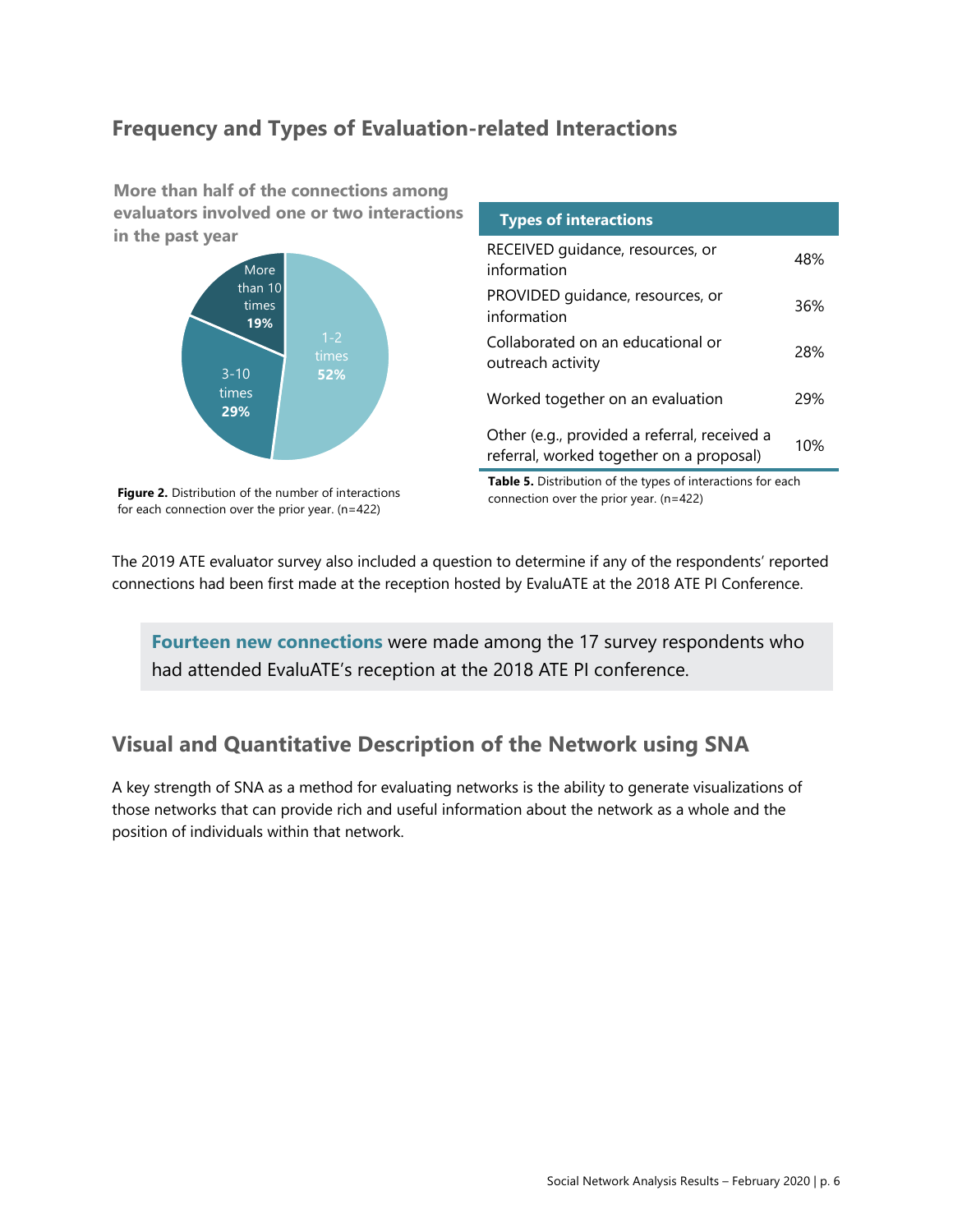**Visualization of the ATE Evaluator Network at Baseline**

Each dot in Figure 3 (below) represents an individual (or "node" in SNA terminology) in the network.

• The larger and darker the dot, the more connections that individual has.

Each line represents a connection (or "edge" in SNA terminology) between two individuals.

- The darker the line, the more interactions reported for that connection over the prior year.
- An arrow indicates that one individual identified the other as a connection. Connections with arrows on each end indicate that each had identified the other as a connection.



**Figure 3.** Full ATE Evaluator Network at baseline showing 422 connections among 115 individuals.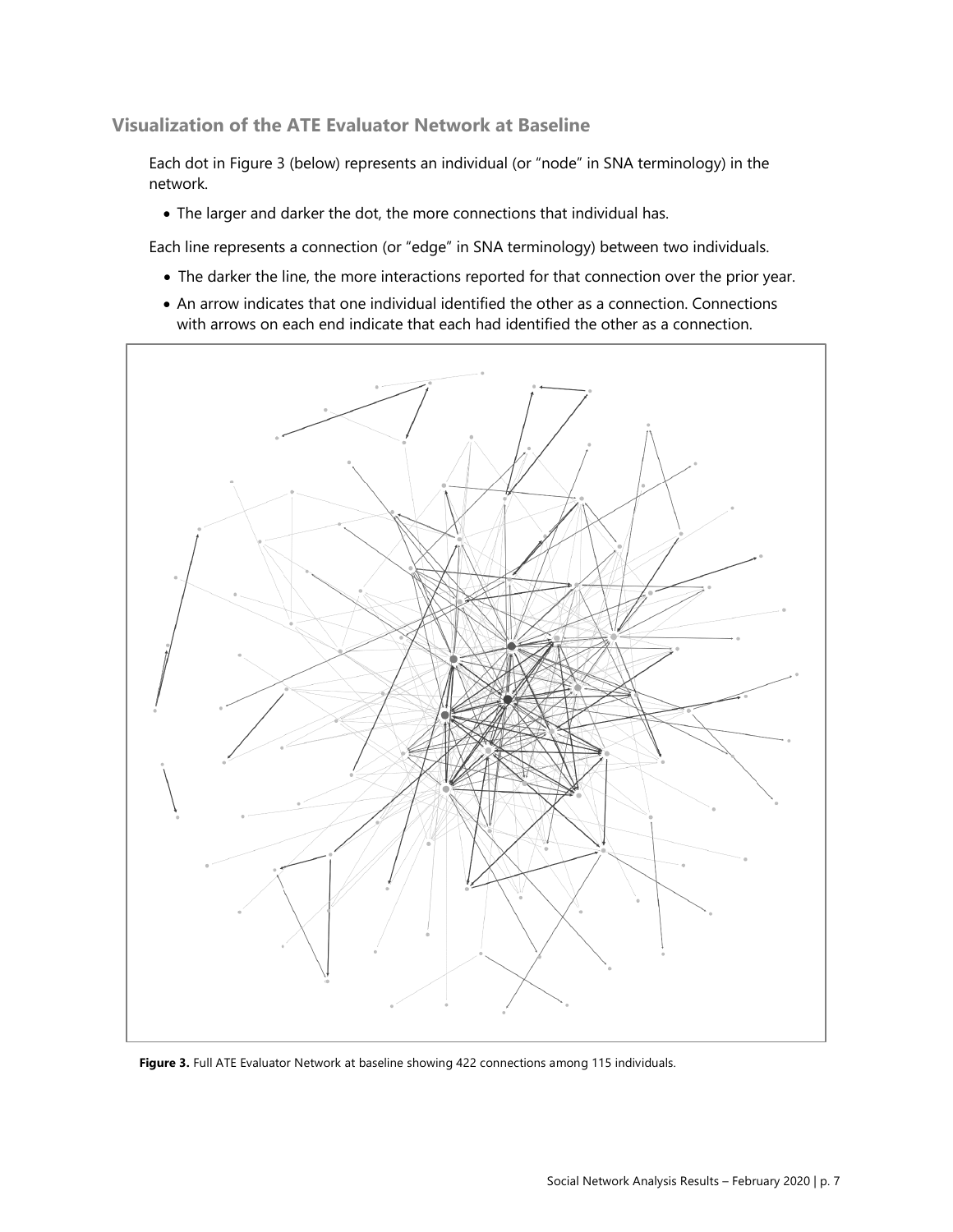#### **Quantitative Descriptive SNA Measures**

In addition to generating powerful visual depictions of networks, SNA can also be used to quantitatively describe the networks at a given point and then tracked to monitor changes over time. For example, SNA provides measures for analyzing the extent to which the individuals within a network are interconnected (i.e., density) and also (i.e., centralization). These quantitative measures in relation to the information gathered from ATE evaluators are described below.

#### **Density**

The simplest SNA measure to describe the connectedness at the network level is density, which measures the extent to which individuals in a network are interconnected. It is calculated as the total number of paired connections or ties in a network divided by the maximum number of ties possible.

## The ATE Evaluator Network had a **density** of **4.9%** at baseline.

It should be noted that this is probably an underestimation of the true interconnectedness among the 115 individuals represented in the network. There are 54 individuals who did not complete the survey but were identified as a connection by one or more people who did. If each of these 54 individuals had provided connection information, the interconnectedness of the network – as measured by density – would most certainly be higher.



**Figure 4.** Full ATE Evaluator Network at Baseline.

The low **density** of the ATE Evaluator Network can be clearly seen in this visualization.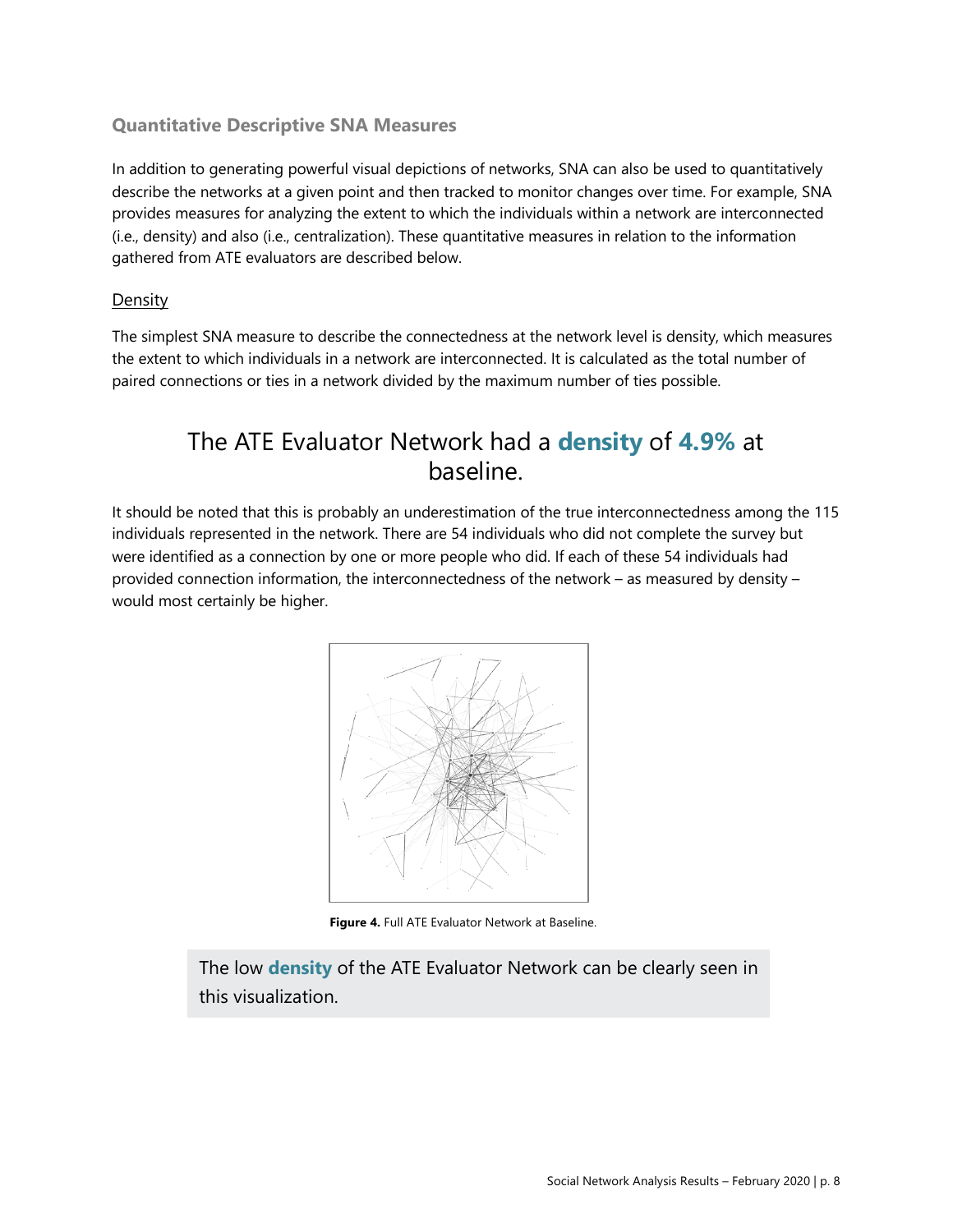#### Centralization

Degree centrality is a common individual-level measure used in SNA to denote how influential a given individual is within the network and based purely on the number of connections associated with the individual. Centralization, however, is a network-level measure that provides an indication of how centralized a network is. In a highly decentralized network, most individuals within the group have similar numbers of connections while – in a highly centralized network – most connections are held by a small minority of individuals. Centralization ranges from 0 (i.e., all individuals have the same number of ties to others) to 1 (i.e., all ties are held by a single individual in the network).

## The ATE Evaluator Network had a **centralization** score of **.49**  at baseline.





**Figure 7.** Magnified portion of the ATE Evaluator Network at baseline.



**Figure 6.** Magnified portion of the ATE Evaluator Network at baseline.

The magnified portion of the network (Figure 5) shown in Figure 6 (above) provides a clearer picture of the relatively few highly connected or centralized individuals within the ATE Evaluator Network at baseline.

Figure 7 (left) shows the many individuals with relatively fewer connections that is more typical within the ATE Evaluator Network at baseline. However, it should be noted that some of the less connected individuals have developed strong connections with each other.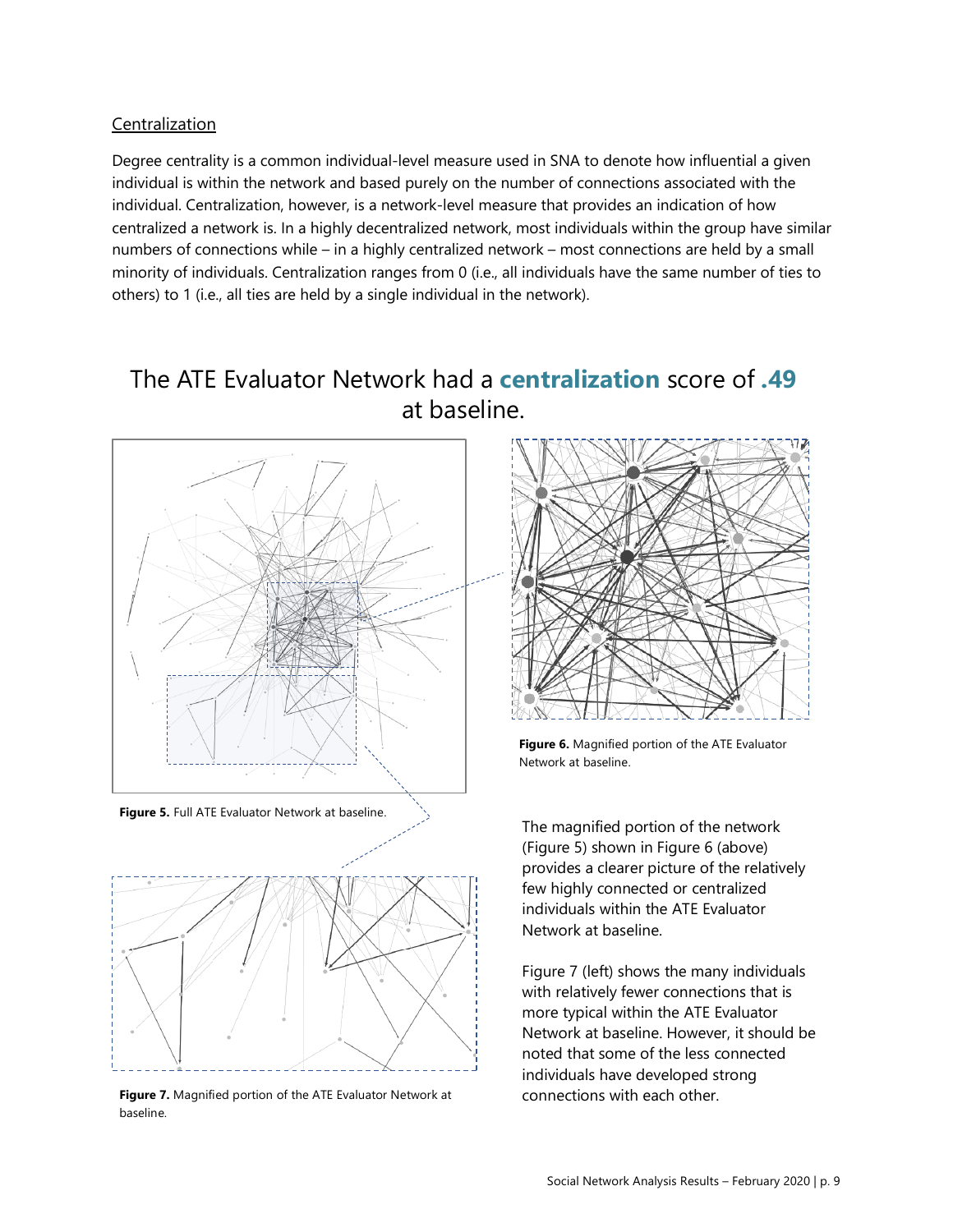### **Final Thoughts**

This report provides a description of the ATE Evaluator Network at baseline before the implementation of systematic efforts by EvaluATE to increase professional exchange among ATE evaluators. The baseline data shows that many ATE evaluators connect with each other on evaluation-related matters, but there are certainly opportunities for growth in terms of the number of connections, the frequency of interactions among connected individuals, and in the overall connectedness – or density - of the network. Currently, the ATE Evaluator Network is characterized by a relatively small number of individuals who are highly connected or central within the network. While a decrease in the centrality of these individuals would not necessarily be a positive outcome, it would be good to see the relative centrality of others in the network increase. Ideally, as the network of ATE evaluators becomes more interconnected, there will be less of a reliance on a relatively small group of individuals for evaluation-related guidance, support, and collaboration.